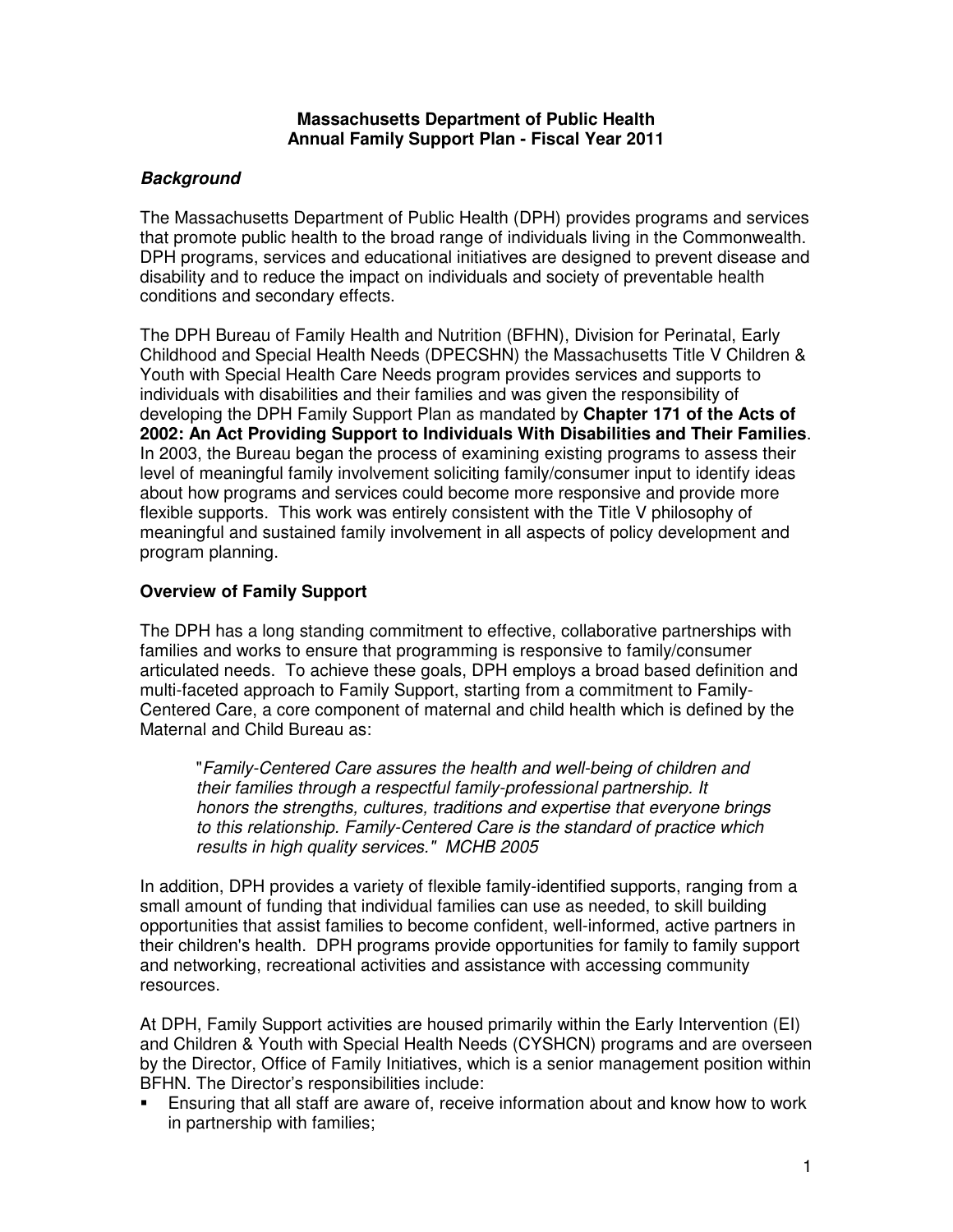- Ensuring that all Bureau initiatives include families/consumers in planning and monitoring activities;
- **Developing new and ongoing opportunities for family involvement:**
- Providing training, mentoring, financial and other supports to families partnering in planning, policy making and program implementation;
- **IDENTIFY 1** Identifying and sharing emerging issues for CYSHCN and their families
- Representing BFHN and its commitment to family-centered services in interagency initiatives;
- Representing BFHN and its commitment to family-centered services with other organizations on the state and national level; and
- Providing the "family voice", both personally and via inclusion of other family members and family organizations, in Bureau and Department activities

## **Process for obtaining "substantial consultation" from families regarding flexible support needs**

Every year, the DPH employs a variety of mechanisms to gather information from families/consumers about their support needs. Staff from Office of Family Initiatives projects have actively distributed outreach materials at conferences and regional and local meetings attended by families whose children have special health needs to gather input. These events included Special Education PAC meetings, ICC meetings, conferences for families whose children have hearing loss or are Deaf and the annual Federation for Children with Special Needs conference where over 800 hundred families had an opportunity to share information. Care Coordinators, Community Support Line and Family TIES staff and the DPH Statewide Public Benefits specialist all include questions about services and supports in their regular contacts with families. Outreach to families across the Commonwealth was conducted to ensure that information used to inform the Plan reflected geographic, linguistic, ethnic, cultural and socio-economic diversity.

In addition to these on-going strategies, 2010 is a Maternal and Child Health Needs Assessment year. Title V programs are mandated to carry out a comprehensive needs assessment every five years to build capacity and identify gaps and disparities, as well as effective strategies to address the needs of the maternal, infant, child, adolescent and CYSHCN population in Massachusetts. In 2010, the DPH utilized a variety of methods to gather this information including focus groups, key informant interviews and an electronic survey that was piloted by 30 families of children with special health needs and broadly disseminated to individual youth and families as well as a number of family organizations. The electronic survey was posted to the Family TIES and Early Intervention Parent Leadership Project websites and to the Mass Family Voices listserv. In all, 500 individuals provided substantial consultation to the needs assessment process and the development of the annual Family Support Plan. Surveys were available in and focus groups were conducted in English and Spanish. Individuals whose first language is Portuguese were able to respond to a bi-lingual staff person through the Family TIES toll free 800 line.

Families were asked about unmet and under-met health needs, access to a Medical Home and community resources, support for health related transition and degree of emergency preparedness. In addition, respondents were able to rank the importance of core public health concerns such as nutrition and healthy weight, physical activity and sexuality education.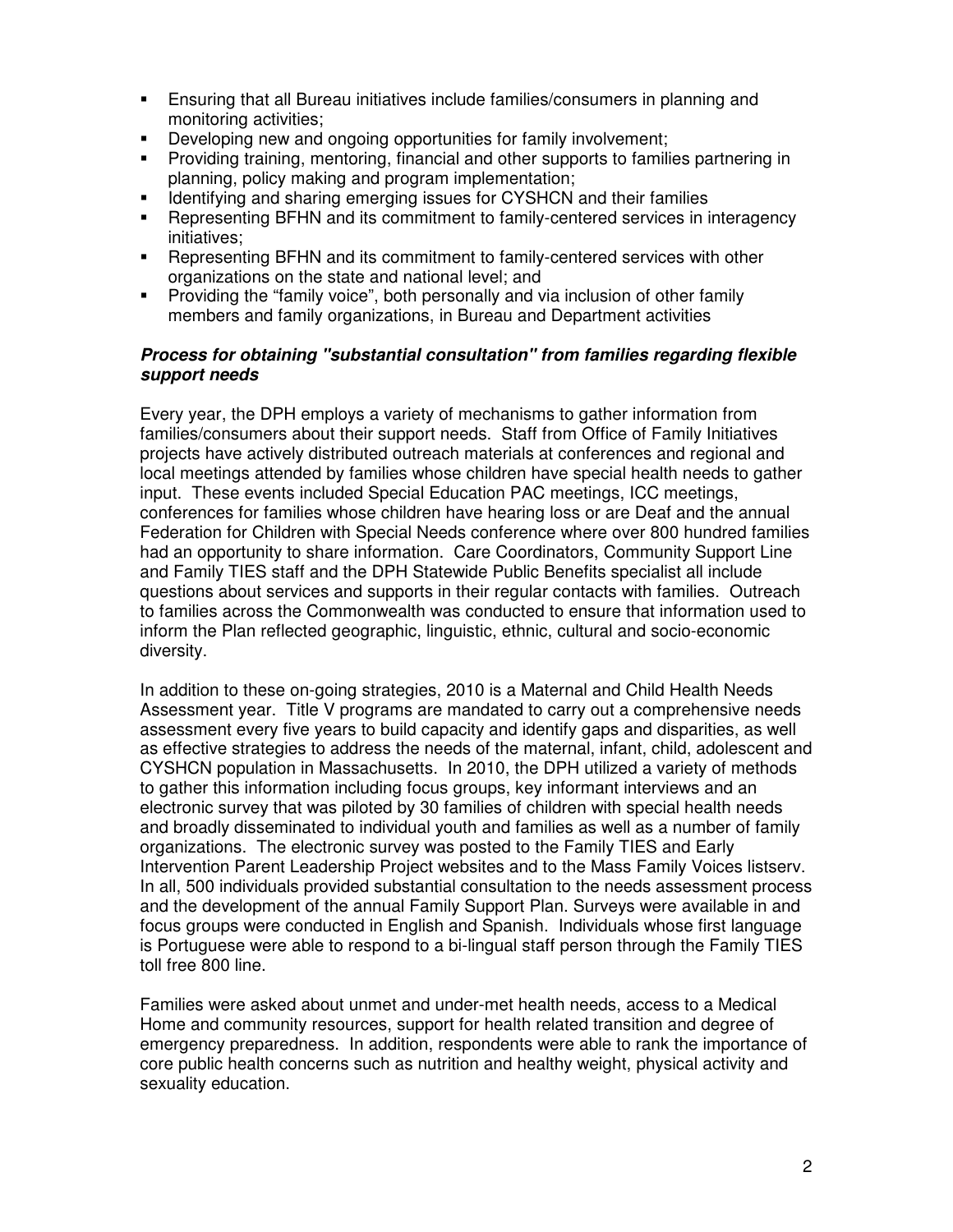Results of these needs assessment/substantial consultation activities indicated that fewer than 50% of families felt their children's primary care was delivered in Medical Home. Only 50% reported good communication between their primary care and specialty providers. Over 50% indicated that it was difficult to access community based services including recreation, afterschool care and support groups. 66% reported that they got information about resources and community support from other families or friends and that they would like it to come from agencies and health care providers. When responding to which health related needs were most significant for their children and youth, families ranked the following as most important:

- **Nental Health**
- Social Isolation
- **Bullving**
- **Physical Activity**
- **-** Healthy Weight and Nutrition

As has been reported in the past, families indicated a need for reliable, easy to access, current information about resources, public programs and supports as essential. Respite, nursing care and availability of services after age 22 were key issues. Again, families asked for more collaboration and integration of services among human service agencies. They informed DPH that care coordination and support during critical life events, information about transition and education for health care providers about issues relevant to CYSHCN were top priorities. DPH will continue to partner with other human service agencies, academic, health care and family organizations to identify ways to address these systemic challenges.

# **Focus Areas**

## **Family Empowerment and Family Leadership Development Activities**

## Current and On-going Activities:

Programs within the Department of Public Health seek input from practitioners, academics, consumers/families and other stakeholders via Advisory Boards. Boards generally meet at least quarterly and transmit information regarding community and individual needs directly to DPH. In FY10, Commissioner Auerbach conducted regional community dialogues around a number of public health issues and Ron Benham, Director of the Bureau of Family Health and Nutrition hosted six MCH Block Grant hearings as ways to promote family and community participation and empowerment.

At DPH, family empowerment and family leadership activities are entwined and are offered in the following ways:

- Participation in policy development, program planning, implementation and evaluation coupled with skill building opportunities that assist families/consumers to comfortably and effectively participate.
- Participation in the MCH Block Grant process, from needs assessment to priority setting, to implementation.
- The Early Intervention Parent Leadership Project. This parent designed and staffed project reaches families whose children are enrolled in EI offering skill building for leadership and lifelong advocacy skills development. Parents are encouraged and supported to partner with their own EI programs, at regional early childhood events; on the state level as advisors to the DPH; as members of the federally mandated Interagency Coordinating Council (ICC) and nationally to share information about Massachusetts and to learn and bring home information from other states about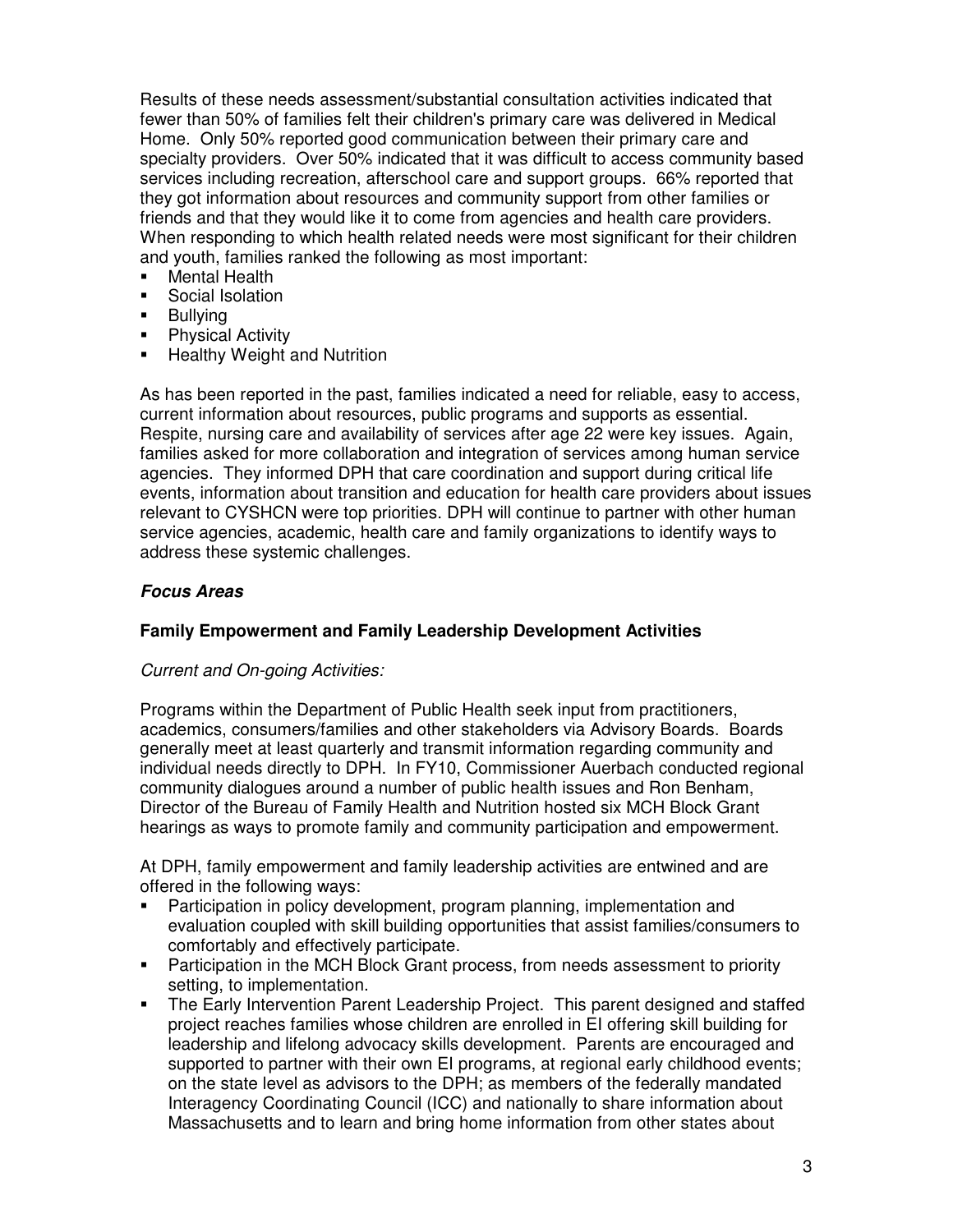opportunities for families to impact and help define services systems. Through the Parent Leadership Project, DPH funds the Hausslein Leadership Awards which offer small grants to families enrolled in EI to design and implement inclusive projects that connect children and families to the their communities.

- Family TIES (Together in Enhancing Support) the statewide Information and Referral network for families of CYSHCN and their providers. Family TIES staff, who are all parents of children with special health needs, are located in each of the DPH regional offices which gives them familiarity with local resources. Family TIES also serves as the Massachusetts Parent-to-Parent program, connecting families with similar life circumstances and as the Early Intervention Central Directory. Families who access services from Family TIES are offered opportunities to become advisors to DPH and to take on roles within DPH programs and other public policy venues. Training, mentoring and financial support is available to these families.
- "Understanding Services", a collaboration between Family TIES and DPH Care Coordination program brings together families and service providers statewide to learn about and share information on public programs, eligibility requirements and "who to call."
- Collaboration with other family organizations such as the Federation for Children with Special Needs, Mass Families Organizing for Change and Mass Family to Family Health Information Center to share training and skill building opportunities.
- Positions for two family members as Advisors to the Catastrophic Illness in Children Relief Fund.
- Contracts with ten Community Health Centers and community-based primary care practices to implement Medical Home activities. A requirement of each contract was the establishment of Practice Improvement Teams that include family members who receive a stipend for their participation.
- Families are regularly surveyed about support needs, best uses of flexible funds and skill building needs through Office of Family Initiatives projects, Community Support, Care Coordination and Regional Consultation Programs. These programs also provide training and skill building opportunities for families to grow their leadership and advocacy skills.

# New Initiatives:

- Work with EI Parent Contacts and Parent Liaisons at local EI programs to grow their leadership skills.
- Expand collaboration with Shriver Center and the Institute for Community Inclusion, University Centers of Excellence in Developmental Disabilities to identify joint priorities and projects.
- In collaboration with the DPH Early Intervention Training Center implement new skill building opportunities for families such as "Understanding Family Rights" and "You and Your IFSP."
- Work with families to create digital stories to capture their EI and other health care experiences as learning tools for providers.

# **Family Support Resources and Funding**

## Current and On-Going Activities:

## **Direct Service Programs**

Family support activities continue to focus on skill building at the community level, production and dissemination of materials, assistance in development of local support groups and expanding the statewide Parent-to-Parent program. The DPH produced 1500 copies of the Family TIES **Directory of Resources for Families of**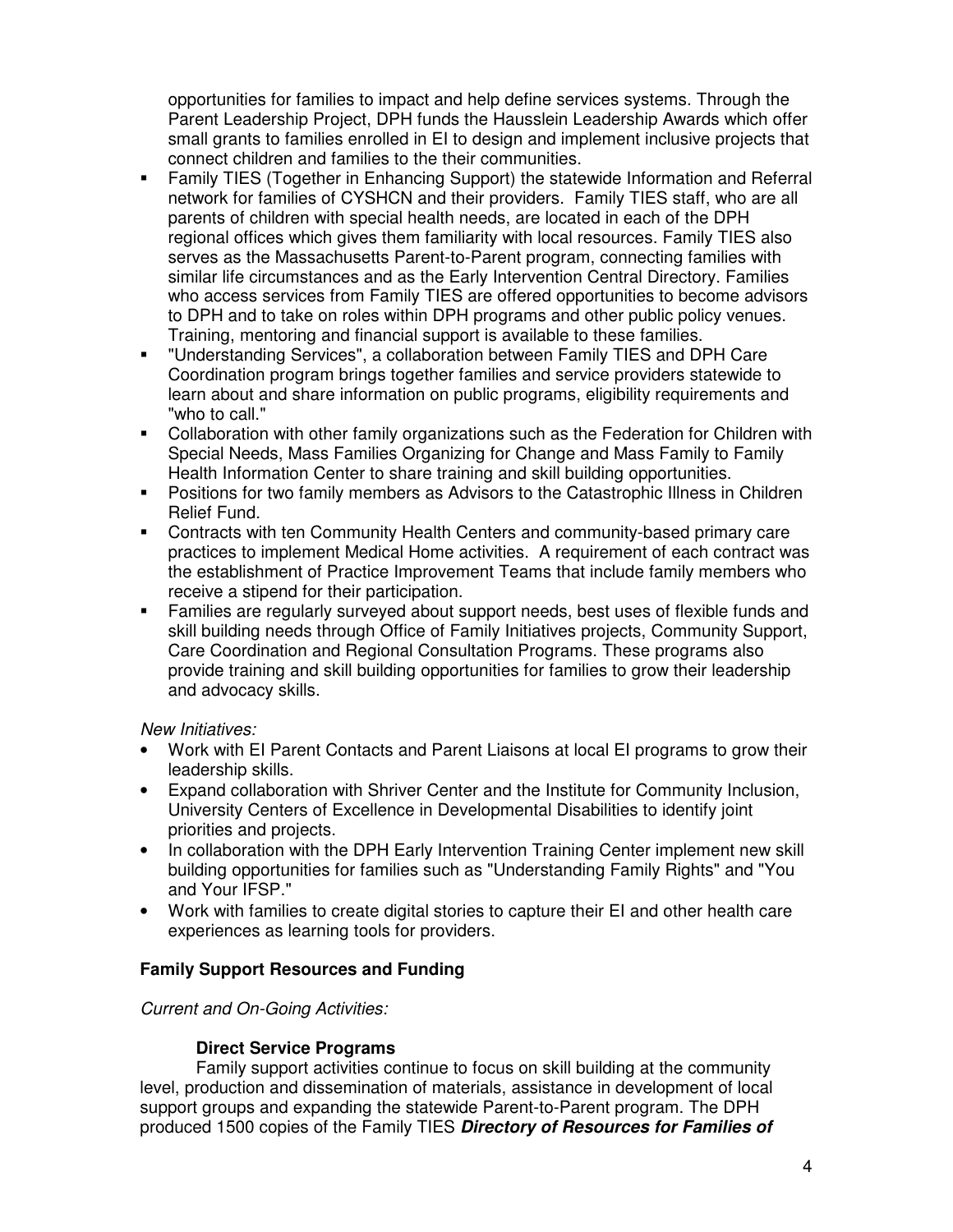**Children and Youth with Special Health Care Needs.** This Directory, with resources in English, Spanish and Portuguese is in great demand among families, health care providers, insurers and community organizations. The CYSHCN programs collaborated with other human service agencies to share information and resources through regional **Understanding Services** workshops. CYSHCN direct service staff provides information about and referral to resources, public benefits and navigating the health care system. If families need information and support from other agencies, staff assists them to identify which agency would have primary responsibility for their presenting issue and facilitates connections with these agencies. CYSHCN programs work to support families whose children have complex special health needs experiencing critical life/health events.

DPH maintains a toll free Community Support Line available to families of CYSHCN and their providers. In FY 10, the Line received over 1600 calls of which 875 or 53% were from families. Resource Line Specialists have created an easy resource reference guide to facilitate their work.

#### **Medical Home**

A continued focus is the promotion of the Medical Home within community-based pediatric practices. DPH Care Coordinators are currently placed in ten Community Health Centers and private practices across the state where they provide information and support to families and train staff in aspects of Medical Home. Twelve family members were recruited and mentored to work on practice improvement projects at each site. These family consultants receive a stipend for their time and share their work with other families. They also attend DPH sponsored regional and statewide meeting and conversations about best practices in Medical Home implementation.

#### **Emergency Preparedness**

In response to the possible impact of H1N1 flu, the DPH prepared and disseminated a set of Frequently Asked Questions for Families whose Children have Complex Medical Needs. The Director of Family Initiatives, a parent of a young adult with complex special health care needs, serves as the family representative to the state Emergency Medical Services for Children Program. In this role, she helps to make connections between EMS and families that facilitate effective emergency response. She provides input to the program about the needs of families whose children have complex medical issues that would require individualized responses in the event of emergency or disaster.

## **Program Supports**

Family support initiatives within the Bureau are provided by Early Intervention Regional Consultation Programs (RCPs). Six programs statewide provide support to families of young children with complex medical needs that facilitate inclusion in community settings of family choice. RCPS also provide support groups, recreational activities and networking events to eligible families. In FY 10, DPH collaborated with the Department of Early Education and Care (EEC) to fund RCP programs to support child care and public school programs to include children aged 3-5 in community settings.

The Universal Newborn Hearing Screening Program (UNHS) provided support and information to over 1300 families whose children either did not pass or missed their initial hearing screening. Efforts are made to reach every family by phone, mail or through family-identified pediatrician. Families can access some on-going case management through DPH. With family permission an immediate referral is made to the Mass Commission for the Deaf and Hard of Hearing (MCDHH) which is able to provide additional supports. The program employs a parent of a young child with hearing loss as a parent consultant. This consultant makes personal contact with every family whose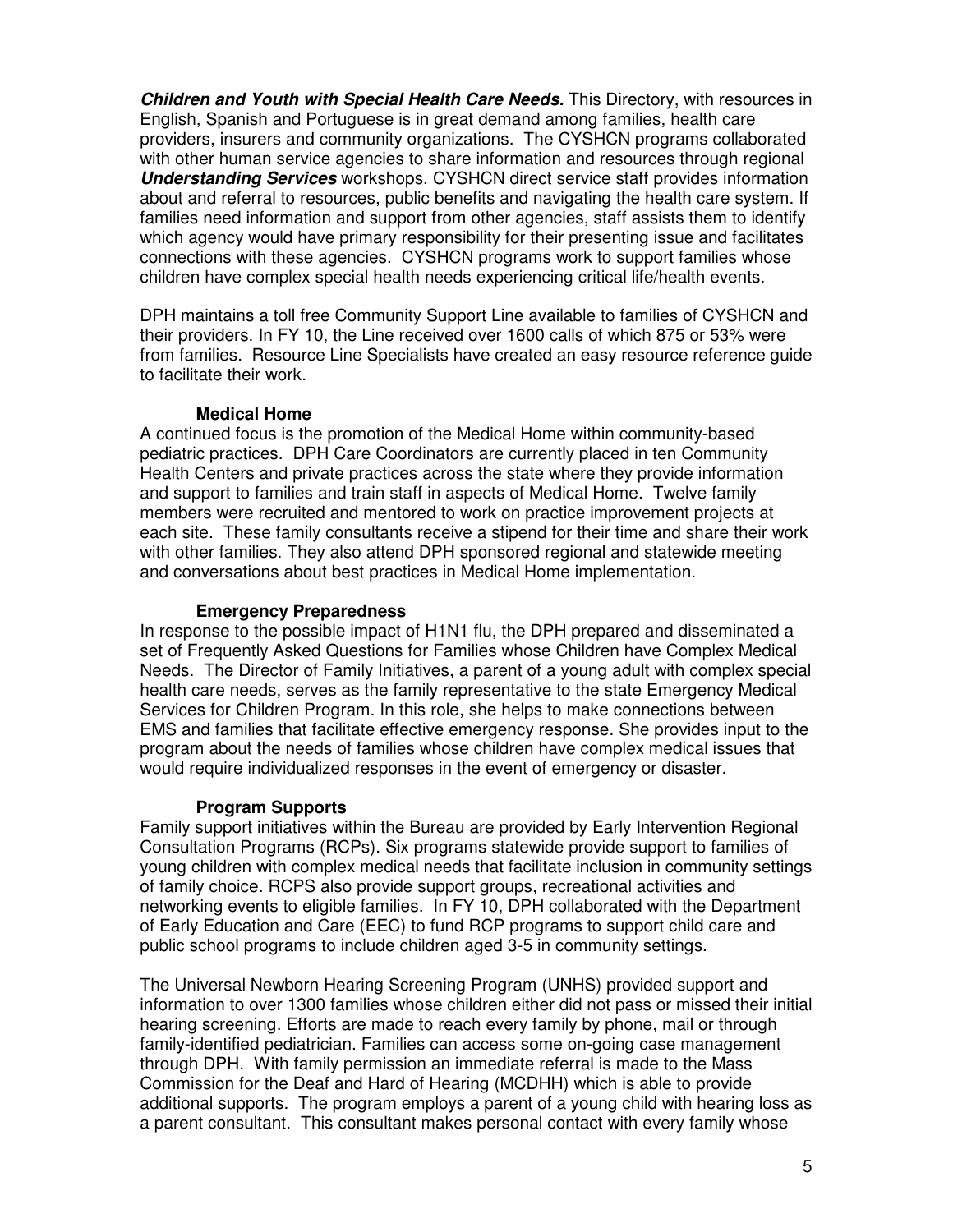child receives a diagnosis of hearing loss to offer family-to-family support and community and statewide resources. In FY 10, 800 English and 275 Spanish Parent Information Kits and 71,000 brochures in multiple languages were distributed to families. The UNHS program supported 40 parents to attend conferences where they gained current information about hearing loss and options for interventions. Families reported satisfaction with the opportunity to network with others experiencing similar circumstances.

The Pediatric Palliative Care Program provides services to children with life limiting illnesses and their families. In FY10, 230 children received palliative care services including, pain and symptom management, case management, respite, complementary therapies and bereavement care.

## **Flexible Funding**

In addition to these programs and services, the DPH is able to make some flexible funding available to families to address medical and other health-related needs not covered by other sources. Special funds help eligible families purchase (among other things) hearing aids, medications, assistive technology, respite services, home and vehicle modification and reimbursement for travel expenses incurred for the care of their children with special health needs. Funds are disseminated through DPH vendors and in some cases, from DPH directly to families. In Fiscal Year 2010, approximately 900 families received close to \$3,000,000 in funding from the Catastrophic Illness in Children Relief Fund (CICRF), Early Intervention Regional Consultation Program Family Support Care Coordination Family Support funding and the Hearing Aid Program for Children. Close to \$75,000 was allocated for family involvement activities across the Bureau including participation in focus groups, proposal reviews, as trainers, community-based projects and attendance at conferences and other skill building opportunities.

#### New Initiatives:

- Training for I & R staff about the Children's Behavioral Health Initiative (CBHI)
- Facilitation of training about CBHI for EMS providers
- CYSHCN participation in DPH obesity initiatives and healthy sexuality and abuse prevention programs
- Develop a Parent-to-Parent program for families whose children have hearing loss

## **Accessing Services and Supports**

#### Current and On-going Activities:

The Department supports a variety of efforts to educate families/consumers about availability of and access to services. Some of these include public service announcements, Early Intervention Child Find, development and dissemination of Medical Home fact sheets for families and providers, program specific newsletters such as EIPLP's **Parent Perspective** and the MassCare newsletter. CICRF, Community Support Line, Family TIES, Care Coordination and Pediatric Palliative Care staff outreach to hospitals, schools and community settings where individuals with disabilities and their families receive services. A new brochure designed for neonatal intensive care units was developed and distributed in FY 10. The DPH Public Benefits Specialist provides training across the state and offers technical assistance through a toll free number and at in-person trainings. 50 parents received personalized TA and training from this Specialist. Staff from Care Coordination, Community Support Unit and Family TIES continued their collaboration on a series of statewide public benefits and informational meetings for families and professionals to disseminate information about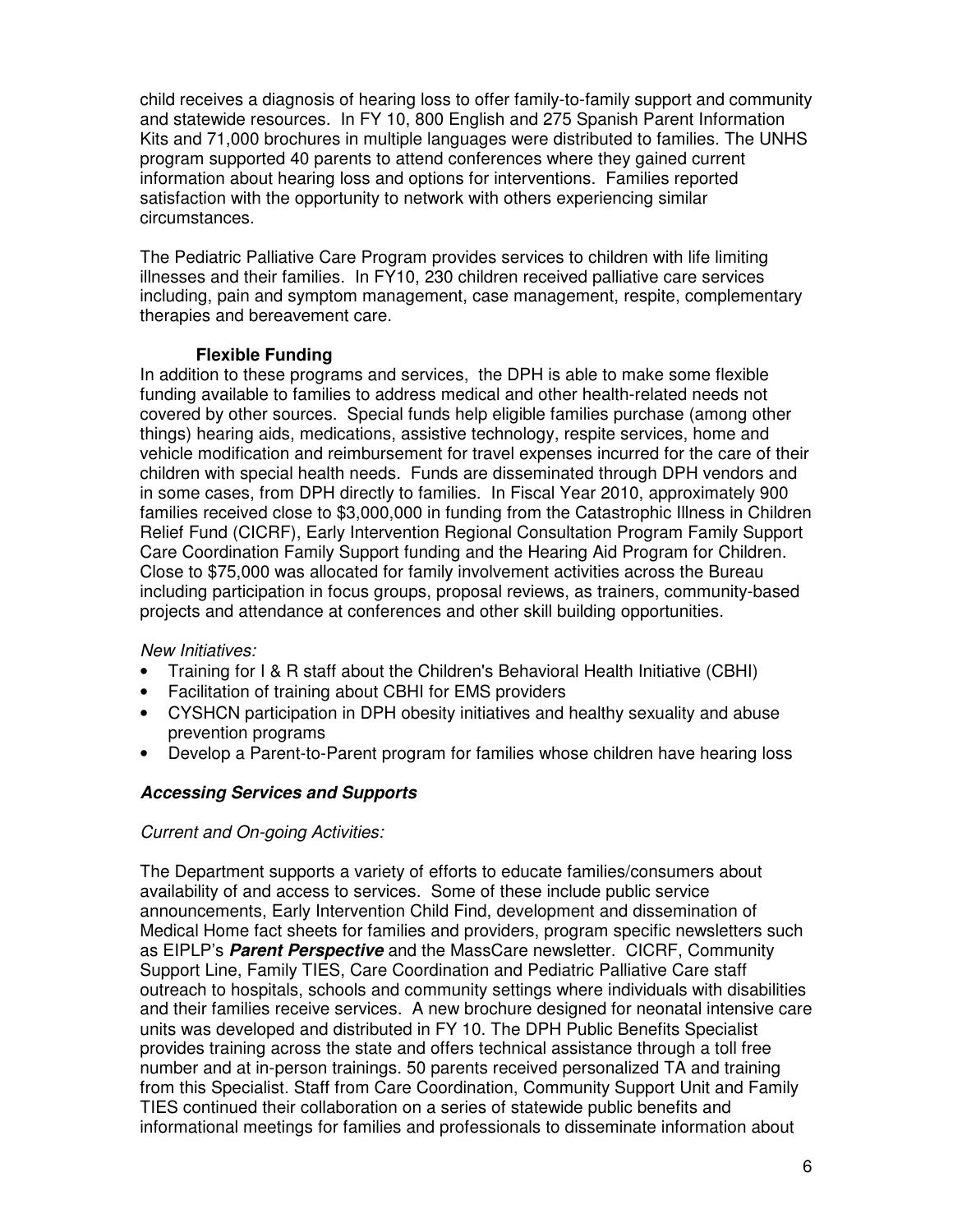available services and supports. Family TIES and EIPLP both maintain toll free numbers. In FY10, over 4000 families called these lines for information, referral, Parentto-Parent matches, training and skill building opportunities. These projects also host web-sites and list servs. To date, 1500 Family TIES Resource Directories, 6000 project brochures in English, Spanish and Portuguese and five editions of the **Parent Perspective** have been distributed to families and professionals. These materials are also available electronically. DPECSHN program information, including the Family Support Plan is available on-line at www.mass.gov/dph. There is interactive capability on the DPH website and on DPECSHN project sites for families to offer feedback and suggestions.

#### New Initiatives:

- Distribution of CYSHCN brochure and magnets
- EI Parent Contacts and Family Advisors trained and supported to outreach and provide program and resource information to families
- Development of an electronic CYSHCN newsletter

#### **Culturally Competent Outreach & Support**

#### Current and On-going Initiatives:

Collaboration with the Office of Health Equity is on-going within the CYSHCN Program. Staff participated in the piloting of the "Making CLAS Happen" tool kit and will share with colleagues and families. Materials about all programs for individuals with special health needs and their families are available in a variety of languages including but not limited to; Spanish, Portuguese, Haitian Creole, Russian, Cambodian and Vietnamese. All programs have staff with multiple language capability and/or access to interpreters. DPH hires and/or contracts with individuals who are bilingual, bicultural and familiar with the culture and customs of families who utilize our programs. Outreach initiatives take place collaboratively with community-based organizations where ethnically, linguistically and culturally diverse individuals and families receive services and are comfortable. These include community health centers, WIC offices and family organizations. The Family TIES Project contracts with native Spanish and Portuguese speakers to respond to requests for information and referral, and Parent-to-Parent matches. Family TIES staff has made connections with a number of community based organizations, included the Somali Development Centers in Holyoke and Boston and SCAN 360 serving the Hispanic population in Springfield. Staff shares information about community resources and the availability of flexible family supports. Project training is available in Spanish and Portuguese. Family TIES continues it focus on expanded outreach to linguistically and culturally diverse populations. Coordinators share materials and offer skill building sessions to families whose children have special health care needs. Bilingual/bicultural staff is available to support staff and families at the CBOs.

Specific training about organizing complex and multiple records, emergency preparedness and building community are available in Spanish, Portuguese, Chinese and Vietnamese. The EIPLP newsletter lead article and updates on the EI Family Survey is translated into Spanish in each edition. TTYs are in place in all DPH regional offices. DPECSHN programs continued to utilize the Office of Health Equity telephonic interpreter services line.

Care Coordinators in Western Mass have recruited five Spanish speaking Family Consultants to take part in Medical Home activities. In addition, they hosted a needs